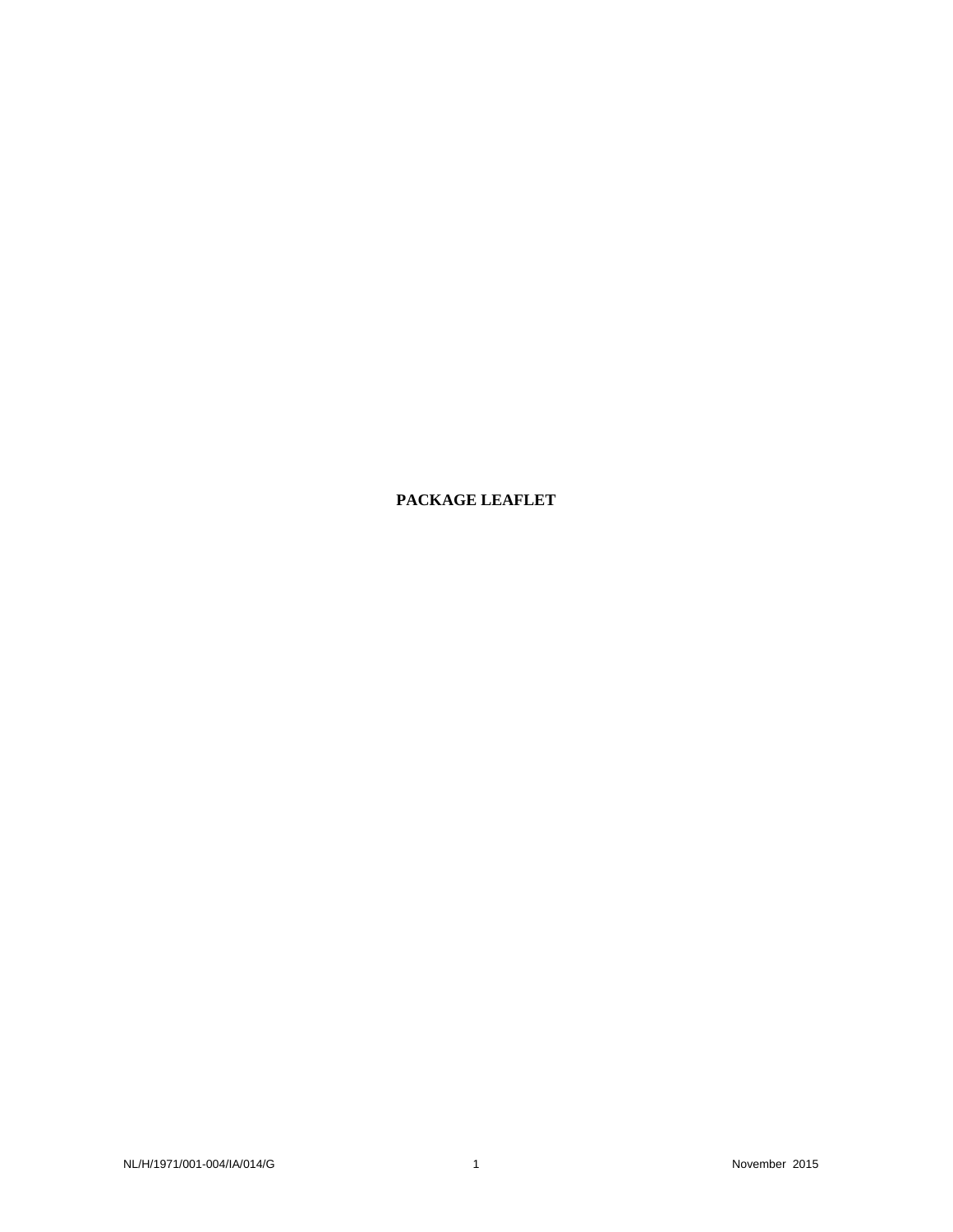#### **Package leaflet:Information for the user**

# **Afrin 0.5mg/ml Nasal Spray Solution Afrin 0.5mg/ml Nasal Spray Solution Menthol Afrin 0.5mg/ml Nasal Spray Solution Glycerol Afrin 0.5mg/ml Nasal Spray Solution Chamomile**

Oxymetazoline hydrochloride

# **Read all of this leaflet carefully before you start using this medicine because it contains important information for you.**

Always use this medicine exactly as described in this leaflet or as your doctor, pharmacist or nurse have told you.

- Keep this leaflet. You may need to read it again.
- Ask your pharmacist if you need more information or advice.
- If you get any side effects, talk to your doctor, pharmacist or nurse. This includes any possible side effects not listed in this leaflet. See section 4.
- You must talk to a doctor if you do not feel better of ir you feel worse after 7 days.

# **What is in this leaflet**

- 1. What Afrin is and what it is used for
- 2. What you need to know before you use Afrin
- 3. How to use Afrin
- 4. Possible side effects
- 5. How to store Afrin
- 6. Content of the pack and other information

## **1. What Afrin is and what it is used for**

The full name of your medicine is Afrin 0.5mg/ml Nasal Spray Solution Afrin 0.5mg/ml Nasal Spray Solution Menthol Afrin 0.5mg/ml Nasal Spray Solution Glycerol Afrin 0.5mg/ml Nasal Spray Solution Chamomile

## **What Afrin is**

Afrin nasal spray solution contains the active substance oxymetazoline hydrochloride.

## **How Afrin works**

Afrin is a decongestant, which relieves a blocked nose by constricting the blood vessels in the nose. It acts within a few minutes and lasts for hours.

## **When Afrin should be taken**

Afrin is used for the symptomatic relief of nasal congestion due to hay fever, common cold and sinusitis. It can be taken every 12 hours.

You must talk to a doctor if you do not feel better or if you feel worse after 7 days.

# **2. What you need to know before you use Afrin**

#### **Do not use Afrin**

 if you are allergic to oxymetazoline hydrochloride or any of the other ingredients of this medicine (listed in section 6)if you are taking monoamine oxidase inhibitors (MAO inhibitors, used in the treatment of Parkinson's disease and depression). MAO inhibitors may increase the hypertensive effects of oxymetazoline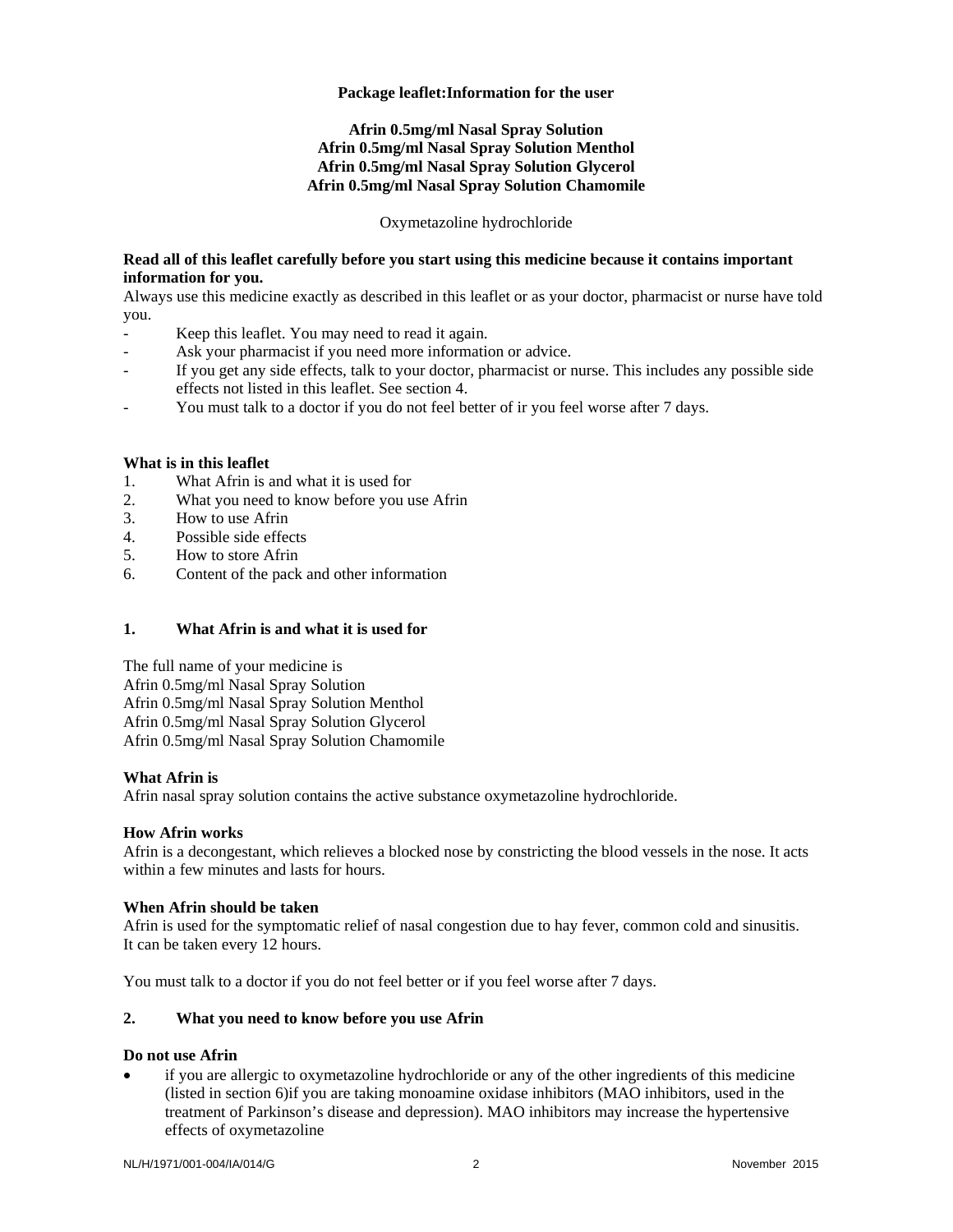- if you have narrow angle glaucoma
- if you have had trans-sphenoidal hypophysectomy
- if you have inflammation of the skin and mucosa of the nasal vestibule and encrustation (rhinitis sicca)
- if you have acute coronary disease or cardiac asthma

# **Warnings and precautions**

Talk to your doctor if you have:

- coronary artery disease
- hypertension
- hyperthyroidism
- diabetes mellitus
- difficulty in urination due to enlargement of the prostate gland

If used over a longer period Afrin may cause a blocked nose. It is not recommended to use for longer than one week. Contact your doctor if symptoms worsen or do not improve after 7 days.

# **Children**

Do not use Afrin in children under 6 years of age (See Section 3 How to use Afrin)

## **Other medicines and Afrin**

Tell your doctor, pharmacist or nurse if you are taking, have recently taken or might take any other medicines.This includes medicines obtained without a prescription.

The hypertensive effects of oxymetazoline may increase when used together with:

 some types of antidepressants: tricyclic antidepressants, maprotiline, monoamine oxidase inhibitors (MAO inhibitors)

# **Pregnancy and breast-feeding**

## *Pregnancy*

Oxymetazoline has not been associated with adverse pregnancy outcome. Afrin can be used in pregnant women if used as recommended. Caution should be exercised in patients with hypertension or signs of reduced placental perfusion. Frequent or prolonged use of high doses may reduce placental perfusion.

## *Breast Feeding*

It is not known if oxymetazoline is excreted into breast milk. In view of the lack of data on the use of oxymetazoline during lactation, Afrin should not be used during breast feeding.

## **Driving and using machines**

No effect on ability to drive or use of machines has been observed.

## **Afrin contains benzalkonium chloride; Afrin Nasal Spray Menthol and Afrin Nasal Spray Chamomile contain propylene glycol.**

- Benzalkonium chloride (a preservative) is an irritant and may cause skin reactions.
- Propylene glycol may cause skin irritation

## **3. How to use Afrin**

Always use this medicine exactly as described in this leaflet or as your doctor, pharmacist or nurse has told you. Check with your doctor, pharmacist or nurse if you are not sure.

## *Dosage*

Adults and children > 10 years; 1-2 sprays in each nostril, every 12 hours. Children 6-10 years 1 spray in each nostril, every 12 hours. Not more than a total of 8 sprays for adults (4 for children) should be given in any 24 hours. Do not exceed the stated dose.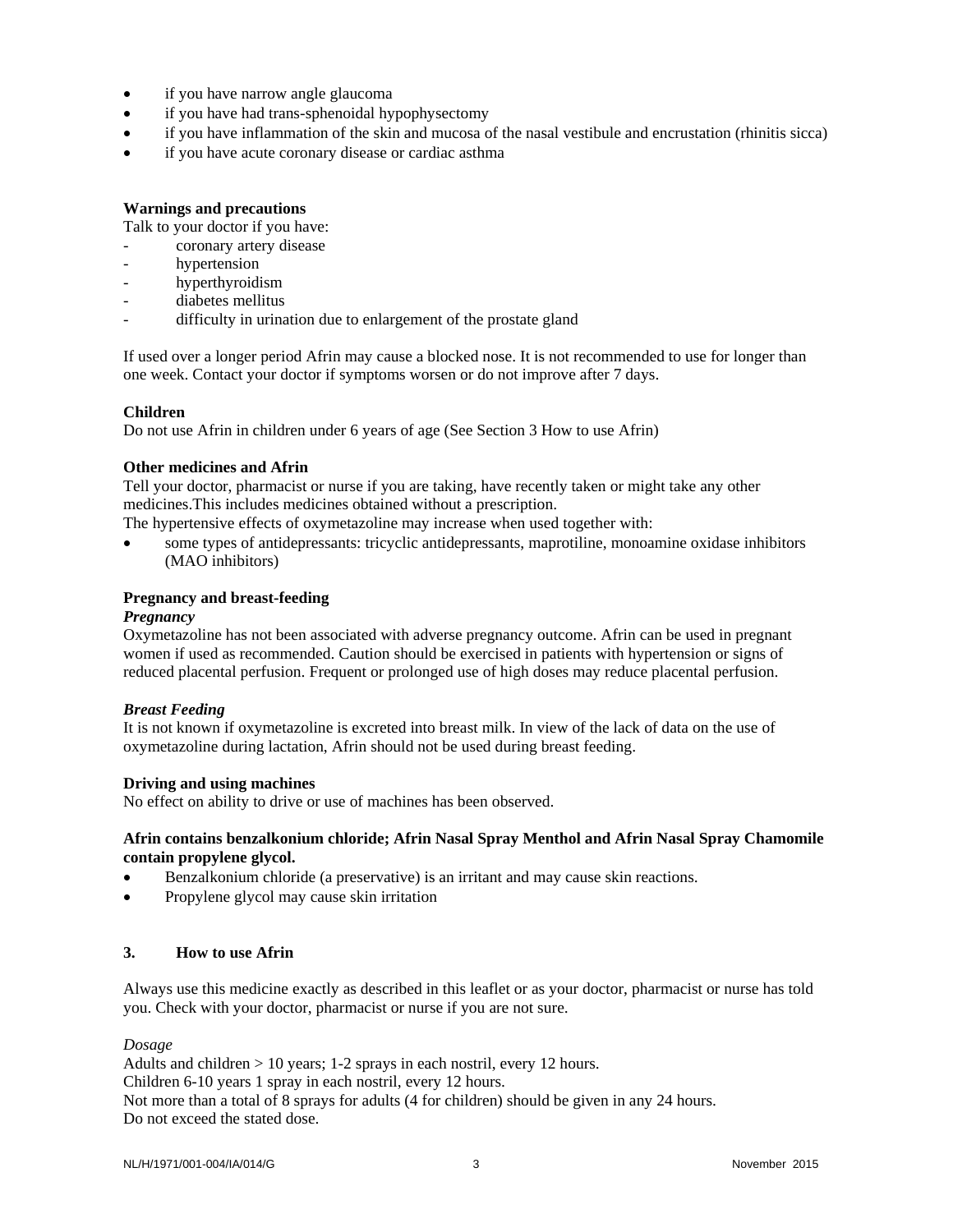Afrin should not be used for longer than 7 days unless prescribed by your doctor. An interval of several days should elapse before re-administration of the product.

#### *Administration*

Shake well before use. Before first use, prime the unit by depressing the pump several times until the first full spray is achieved*.* 

Whilst holding upright the spray nozzle should be inserted into each nostril in turn and squeezed firmly one or two times whilst breathing in.

After use wipe nozzle clean. Use of this product by more than one person may spread infection.

#### **If you use more Afrin than you should**

If you use more Afrin than you should, you should contact your doctor or go to a hospital immediately and take the bottle with you.

#### **If you forget to use Afrin**

Do not take a double dose to make up for a forgotten dose.

If you have any further questions on the use of this medicine, ask your doctor, pharmacist or nurse.

# **4. Possible side effects**

Like all medicines, this medicine can cause side effects, although not everybody gets them.

Possible side effects are:

**Uncommon** (occurring in less than 1 in 100 people), sneezing, dryness or irritation in the nose, mouth or throat andblocked nose.

**Rare** (occurring in less than 1 in 1000 people), anxiety, fatigue, irritability, disturbed sleep in children, rapid heart beat, palpitations, raised blood pressure, , swelling of the nasal lining, headache, nausea, flushing, rash and visual disturbances.

## **Reporting of side effects**

If you get any side effects, talk to your doctor, pharmacist or nurse. This includes any side effects not listed in this leaflet. You can also report side effects directly via the national reporting system listed in Appendix V. By reporting side effects you can help provide more information on the safety of this medicine.

# **5. How to store Afrin**

- Keep this medicine out of the sight and reach of children.
- Store below 25ºC. Do not refrigerate or freeze.
- Do not use this medecine after the expiry date which is stated on the bottle after Exp: The expiry date refers to the last day of that month.
- Use within 30 days of first opening.
- Do not throw away any medicines via wastewater or household waste. Ask your pharmacist how to throw away medicines you no longer use. These measures will help to protect the environment.

## **6. Contents of the pack and other information**

#### **What Afrin contains**

#### **Afrin**

- The active substance is oxymetazoline HCl 0.5 mg/ml
- The other ingredients are disodium edetate, disodium phosphate anhydrous, sodium phosphate monobasic monohydrate, povidone K29-32, benzalkonium chloride, PEG 1450, purified water,